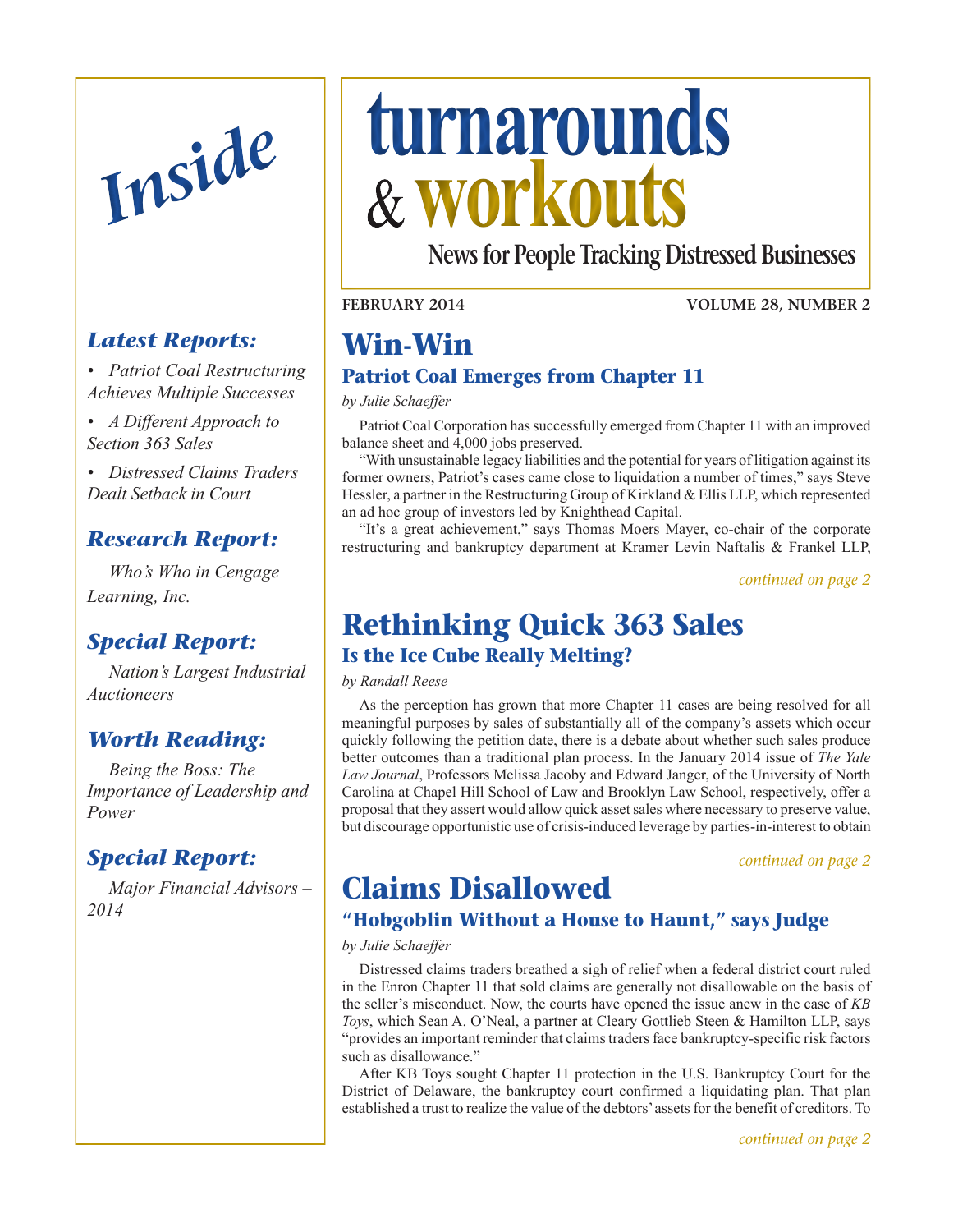which represented the official committee of unsecured creditors. "Coal prices were terrible, and this company made it out anyway."

Brian Resnick, a partner in the insolvency and restructuring group at Davis Polk, which represented Patriot, says it was a fascinating case because it had so many different issues. "As a result of the restructuring process, the company succeeded in deleveraging its balance sheet while preserving jobs for over 4,000 workers and ensuring that retirees continued to receive meaningful benefits."

Patriot is a leading coal producer in the eastern United States, with 1.8 billion tons of coal reserves and 10 active mining complexes in Appalachia and the Illinois Basin.

The company filed for bankruptcy protection in July 2012 in the United States Bankruptcy Court for the Southern District of New York. At the time, the company attributed the need for the reorganization to a drop in demand for coal, caused in part by the struggling economy, cheaper natural gas, and stricter environmental regulations.

But, there was more to the story. Peabody Energy Corp. created Patriot in 2007 to shed mounting legacy liabilities associated with its union operations east of the Mississippi. Upon its creation, Peabody sold Patriot 13 percent of its assets, but burdened it with about 40 percent of its health care liabilities. Then, in 2008, Patriot bought Magnum Coal, a similar spinoff of Arch Coal, and in the process ended up with 12 percent of Arch's assets and 97 percent of its retiree health care liabilities. As a result of both deals, Patriot ended up with three times as many retirees as active miners, more than 90 percent of whom had never worked for the company.

At the time of its bankruptcy filing, Patriot was reporting \$3.6 billion in assets and \$3.1 billion in liabilities, and shortly after, in August 2012, the bankruptcy court approved \$802 million in debtor-in-possession (DIP) financing from Citigroup Global Markets, Barclays Bank and Merrill Lynch, Pierce, Fenner & Smith to support the business during the reorganization process.

One of the challenges of the case was a venue change, led by the United Mineworkers of America (UMWA), which

#### **Win-Win,** *from page 1* **Rethinking,** *from page 1* **Claims,** *from page 1*

<span id="page-1-0"></span>a favorable price or reallocate value.

The professors acknowledge that "asset sales are an important source of Bankruptcy-Code-created value." However, they note that quick asset sales are often justified by the assertion that the value of the debtor's assets is quickly diminishing and note their concern that "the melting ice cube metaphor is overused." They "suspect that, in a relevant number of these cases, allowing additional time to price the assets and to evaluate potential deals would not impair the value."

Professors Jacoby and Janger identify two major areas of concern regarding the use of asset sales early in a case. Uncertainty regarding valuation presents several related problems. First, asset sales "demand an immediate decision in an information-poor environment." Second, the information that is available is often distributed asymmetrically – both with regard to price and the urgency of the sale – which can make it "difficult and risky to assess or challenge the melting ice cube argument." Information scarcity and asymmetrical availability "enhance the leverage and chances for opportunistic behavior of informationally advantaged parties."

The professors' second area of concern is that the asset sale process, particularly when combined with the terms of a debtor-in-possession financing facility, can present distributional consequences. "Early sales, coupled with restrictive financing, facilitate the use of transactional leverage for individualized benefit, particularly by creditors holding prepetition undersecured claims," they assert in their paper. At the extreme, asset sales and financing terms can render the plan process "irrelevant."

To address these concerns, they propose a "mandatory holdback of a portion of 363 sale proceeds to allow later resolution of disputes about value and priority," which they term an Ice Cube Bond. They assert that their proposed mechanism is consistent with broader commercial law principles. As an example, they note that a creditor who conducts a procedurally noncompliant foreclosure sale under the Uniform Commercial Code outside of bankruptcy can lose his or her right to a deficiency judgment unless the creditor can show that the debtor has not been

<span id="page-1-1"></span>that end, the trustee litigated to avoid as "preferential transfers" various payments made by the debtor to trade creditors during the 90 days prior to its Chapter 11 filing, when the Bankruptcy Code presumes that a debtor is insolvent.

In this case, however, nine of the original holders had sold their claims to ASM Capital. A few key facts: ASM purchased some claims prior to plan confirmation and others after. However, with the exception of one claim, Capital had purchased all before the trustee began its litigation. Each of the transfer documents was entitled an "assignment agreement" and referred to the parties as "assignor" and "assignee." Some of the assignment agreements contained indemnification clauses in favor of ASM in the event the claims were disallowed; others did not.

When the bankruptcy court entered judgments against all nine of the original claim holders, the trustee sought an order disallowing the sold claims pursuant to Section 502(d) of the Bankruptcy Code. Among other things, Section 502(d) provides that the court shall disallow "any claim of any entity" from which property is recoverable under the Bankruptcy Code.

According to Judge Kevin J. Carey, the issue was "whether the purchaser of a trade claim holds the purchased claim subject to the same rights and disabilities, and is subject to Bankruptcy Code Section 502(d) challenge, as is the original holder of the claim." To answer that, however, he had to determine the meaning of the phrase "any claim of any entity."

The trustee argued that because "any claim of any entity" uses the word "claim" rather than "claimant," it should be interpreted to mean that "a disability accompanies the claim through its journey into the hands of others." In other words, the claims transferred to ASM should be considered "assignments" and therefore be disallowed in keeping with a prior ruling in the Enron bankruptcy, at the time the leading case on claims disabilities.

The trustee also argued that because KB Toys' Chapter 11 filings gave ASM knowledge of the preferential transfers to the original holders, ASM purchased its claims in bad faith.

ASM countered that "any claim of any entity" refers only to the claimant, so a disability stays with the original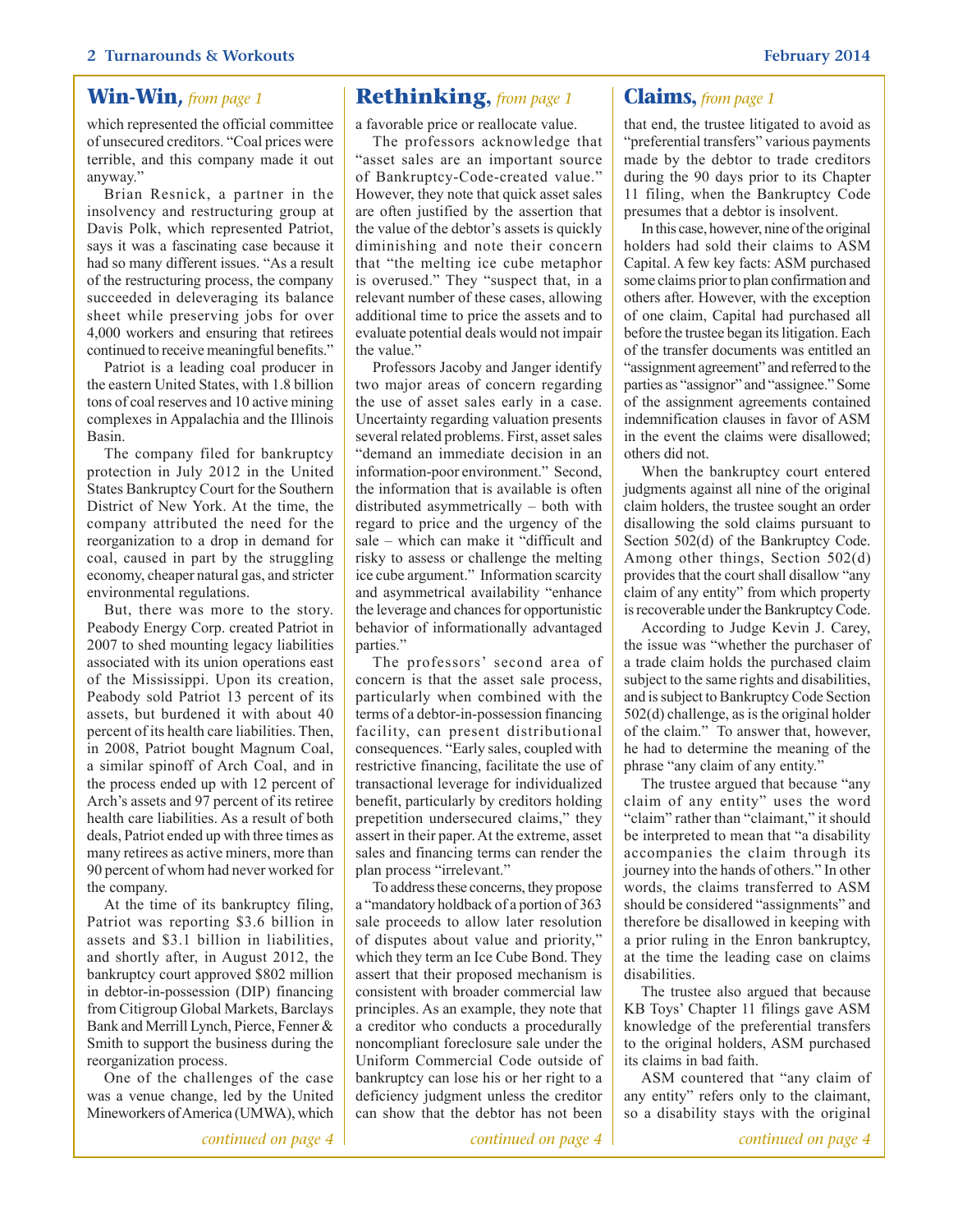# *Research Report*

### **Who's Who in Cengage Learning, Inc.**

*by Francoise C. Arsenault*

#### **The Debtor**

*Cengage Learning, Inc. (Cengage), headquartered in Stamford,Connecticut, is a leading provider of innovative teaching, learning, and research solutions for the academic, professional, and librarymarkets worldwide. Cengage, which is the second largest publisher of higher education course materials in the United States, offers textbooks, instructor supplements, digital content, online reference databases, distant learning courses, test preparation materials, corporate training courses, career assessment tools, and materials for specific academic disciplines. The company'slearning brandsincludeBrooks/ Cole, Course Technology, Delmar, Gale, Heinle, South-Western, and Wadsworth, among others. Cengage employs more than 5,500 people in about 25 countries and has annual revenues of approximately \$2 billion.*

*Cengage Learning, Inc. and all three of its wholly-owned domestic subsidiaries filed for Chapter 11 reorganization on July 2, 2013, in the United States Bankruptcy Court for the Eastern District of New York. Cengage listed \$5.8 billion in debt in its bankruptcy filing and attributed its financial difficulties to the move from traditional textbooksto digital media and to cutsin governmentspending. The company filed an amended Plan of Reorganization and Disclosure Statement on October 3, 2013.In late December,Cengage requested bankruptcy court approval to pay fees associatedwith \$2 billion in exit financing. According toCengage officials, the success of the company's bankruptcy exit plan is contingent on the financing. Hearings to consider confirmation of the Plan of Reorganization have been scheduled to begin on February 24, 2014. The company has set a target date of March 2014 for exiting bankruptcy.*

*Cengage Learning wasformed in 2007 when Thomson Reuters Corporation sold the company to a private equity consortium consisting of Apax Partners and Omers Capital Partnersfor approximately \$7.75 billion. Cengage was the largest Chapter 11 filing in 2013.*

**Michael E. Hansen** is Chief Executive Officer of Cengage Learning, Inc. **Alexander Broich** is the President, International. **Dean D. Durbin** is Chief Financial Officer. **Kenneth A. Carson**  is Executive Vice President, General Counsel, and Secretary.

**Kirkland & Ellis LLP** is serving as bankruptcy counsel to Cengage. The team includes **Jonathan S. Henes**, **Christopher J. Marcus**, and **Christopher T. Greco**, partners in the New York office, and **James H. M. Sprayregen**, **Ross M. Kwasteniet**, and **Jeffrey J. Zeiger**, partners in the Chicago office.

**Willkie Farr & Gallagher LLP** is special investigation counsel to the Independent Directors of Cengage. **Shaunna D. Jones**, **Marc Abrams**, **Todd G. Cosenza**, and **Tariq Mundiya**, partners, are working on the case.

**Alvarez & Marsal North America, LLC** is acting as the restructuring advisor to Cengage. **William C. Kosturos**, a managing director, leads the engagement. The team also includes **Robert Campagna**  and **Julie M. Hertzberg**, managing directors, **Justin Schmaltz** and **Jay Herriman**, senior directors, and **Richard B. Stone**, **Scott J. Anchin**, **Todd S. Fleisher**, and **Mark Zeiss**, directors.

**Lazard Freres & Co., LLC** is providing Cengage with investment banking services. The team includes **David S. Kurtz**, a managing director and vice chairman of U.S. Investment Banking, head of Global Restructuring, **Ed King**, a managing director, and **Tyler W. Cowan**, a director.

**Ocean Tomo LLC** is the intellectual property valuation consultant to Cengage. **James E. Malackowski**, the firm chairman and CEO, and **Roy D'Souza**, a managing director, are working on the engagement.

**PricewaterhouseCoopers LLP** is serving as accounting consultant and independent auditor to Cengage. **James M. DePonte**, a partner in the New York office, leads the engagement.

**Kekst & Company** is communications

advisor to Cengage. **Kimberly Kriger**, a managing director, heads up the team. **The Official Committee of Unsecured** 

#### **Creditors**

The Committee includes **Wilmington Trust NA**; **Wells Fargo Bank NA**; **Booksource**; **Bennett Management Corporation**; **RR Donnelley & Sons Company**; **Gary B. Shelly**; **Carl S. Warren**; **BOKf, NA d/b/a Bank of Oklahoma**; and **Central National-Gottesman Inc.** 

**Arent Fox LLP** is serving as the counsel to the Committee. Working on the case are **Andrew I. Silfen**, partner and Chair of the firm's Bankruptcy and Financial Restructuring Group, and **Robert M. Hirsh**, **Leah M. Eisenberg**, **Mark B. Joachim**, **Paul M. Fackler**, **George P. Angelich**, **Joshua Fowkes**, **Michael S. Cryan**, **Martin F. Cunniff**, **Jackson D. Toof**, and **Jeffrey N. Rothleder**, partners.

**FTI Consulting, Inc.** is providing the Committee with financial advisory services. Working on the engagement are **Matthew Diaz**, **Christopher T. Nicholls**, **Steven D. Simms**, **Samuel E. Star**, and **Steven J. Joffe**, senior managing directors, and **Michael Cardasco** and **Ji Yon Park**, managing directors.

**Moelis & Company LLC** is serving as the investment banker to the Committee. The team includes **Stephen G. Panagos**, **William Q. Derrough**, **Navid Mahmoodzadegan**, and **Andrew Haber**, managing directors, and **Adam Brody Keil**, a senior vice president.

**CRA International, Inc.** and **IMS Expert Services** are providing the Committee with copyright and intellectual property valuation consulting services. The team is headed up by **Scott D. Phillips**, a vice president in the CRA Chicago office, and **James V. Koch**, a consultant to IMS.

#### **The Trustee**

The U.S. Trustee is **William K. Harrington**.

**The Judge** The judge is the **Honorable Elizabeth S. Strong**. **[¤](#page-0-0)**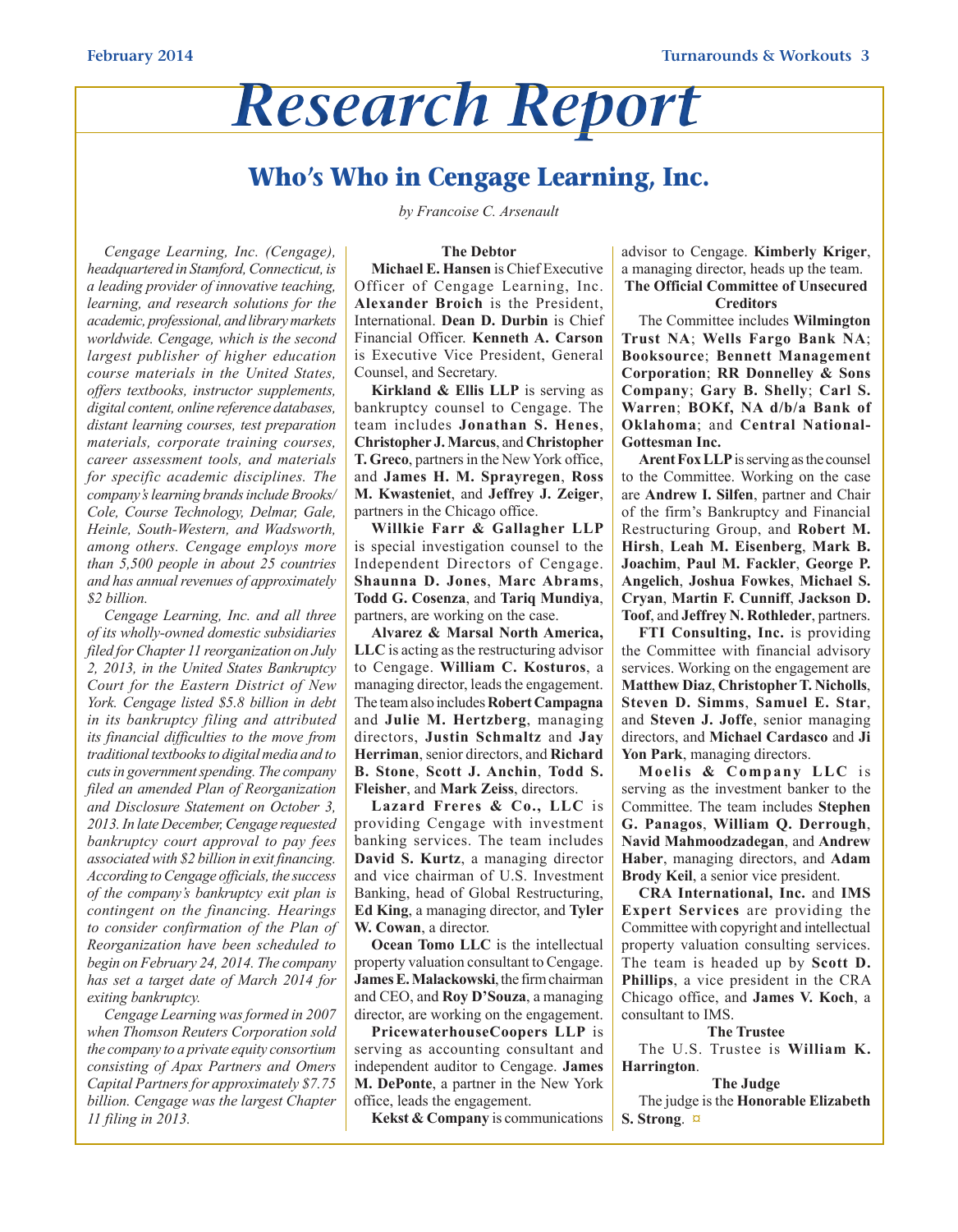#### **Win-Win,** *from page 2*

argued the case should be in West Virginia because most of the company's business operations and employees were located there. The U.S. trustee also supported a change in venue, but on the grounds that Patriot was only able to file in New York because it had established two New York subsidiaries shortly before the filing. Patriot and the official committee of unsecured creditors, as well as other key stakeholders, argued against the change in venue.

"We litigated, and Judge Shelley C. Chapman of New York found that venue in New York was chosen in good faith and satisfied the venue statute, but said that in the interest of justice the case should be moved not to West Virginia but to St. Louis, which is where the company's headquarters

#### <span id="page-3-1"></span>**Rethinking,** *from page 2*

harmed by a low sale price. They further argue that the Ice Cube Bond is consistent with the Bankruptcy Code and Bankruptcy Rules, citing sections 363(e) and 506(c) of the Bankruptcy Code and Bankruptcy Rule 7065.

Even if the adoption of the Ice Cube Bond mechanism is consistent with the Bankruptcy Code, the question still arises how an Ice Cube Bond would work in practice. As an initial matter, Professors Jacoby and Janger suggest that it only be applied to sales of all or substantially all assets of a debtor outside of a plan process, which they view are located," says Resnick. "As a result, the first part of case was done in New York and the latter part in St. Louis. It was a seamless transition, however, and ultimately the changing of courts didn't have any negative effect on the bankruptcy."

Resnick also notes that Patriot's bankruptcy was a union case that involved Section 1113 and 1114 litigation. Section 1113 of the bankruptcy code allows debtors to reject collective bargaining agreements if it is necessary to the reorganization. Section 1114 is the corollary provision that pertains to certain retiree medical benefits.

Specifically, in May 2013, after a weeklong trial, Bankruptcy Judge Kathy Surratt-States ruled that Patriot had done all it could to lower its operating costs, and granted

#### *continued on page 6*

as a "noncompliant" transaction. In such situations, they propose that the burden be placed upon the proponent of the quick asset sale to prove that "(a) the purchase price was not reduced by the expedited nature of the sale; and (b) the claimant is entitled to the funds as proceeds of its collateral, or pursuant to a specified priority entitlement." Absent such a showing, the Ice Cube Bond holdback "would be considered unencumbered property of the bankruptcy estate to be distributed pursuant to a confirmed Chapter 11 plan."

The obvious initial question is how a

#### *[continued on page 8](#page-7-0)*

<span id="page-3-0"></span>**Claims,** *from page 2*

claimant. It also noted that the claims should not be disallowed because they were transferred by means of sales rather than assignments. The parties' intention to sell the claims outweighed the fact there were so-called "assignment agreements," said ASM. Although "assignment" and "sale" are often used interchangeably in claimtransfer agreements, ASM argued that claim transfers are always "sales."

ASM also asserted that it had purchased the claims in good faith, and Section 502(d) expressly incorporates the good-faithpurchaser defense set forth in Section 550(b) of the Bankruptcy Code.

Carey observed that "the plain language, legislative history, and decisional law support the view that a claim in the hands of a transferee has the same rights and disabilities as the claim had in the hands of the original claimant. Disabilities attach to and travel with the claim."

Carey did not distinguish between sales and assignments because they are not easily distinguishable, the definition of "transfer" in Section 101(54)(D) of the Bankruptcy Code arguably includes both assignments and sales, and any distinction between the two terms has been widely criticized.

Carey also rejected ASM's good-faith argument. "A purchaser of claims in a bankruptcy is well aware (or should be aware) that it is entering an arena in which claims are allowed and disallowed in accordance with the provisions of the Bankruptcy Code and the decisional law interpreting those provisions," he wrote. "Under such conditions, a claims purchaser

*[continued on page 9](#page-8-0)*



**International Association of Restructuring, Insolvency & Bankruptcy Professionals** INSOL Hong Kong Annual Regional Conference March 23–25, 2014 Kowloon Shangri La Kowloon, Hong Kong Contact: www.insol.org

#### **National Association of**

**Bankruptcy Trustees** 2014 Spring Seminar April 4-5, 2014 The Biltmore Coral Gables-Miami, FL Contact: www.nabt.com

#### **Turnaround Management**

**Association**  16th Annual Symposium April 23, 2014 Concert Hall, Fairmont Royal York Hotel Toronto, ON Contact: www.turnaround.org

#### **American Bankruptcy Institute**

32nd Annual Spring Meeting April 24–27, 2014 JW Marriott Hotel Washington, DC Contact: www.abiworld.org

#### **American Bankruptcy Institute**

16th Annual New York City Bankruptcy Conference May 15, 2014 New York Hilton Midtown New York, NY Contact: www.abiworld.org

#### **Association of Insolvency and Restructuring Advisors**

30th Annual Bankruptcy & Restructuring Conference June 4-7, 2014 Westin Denver Downtown Denver, CO Contact: www.airacira.org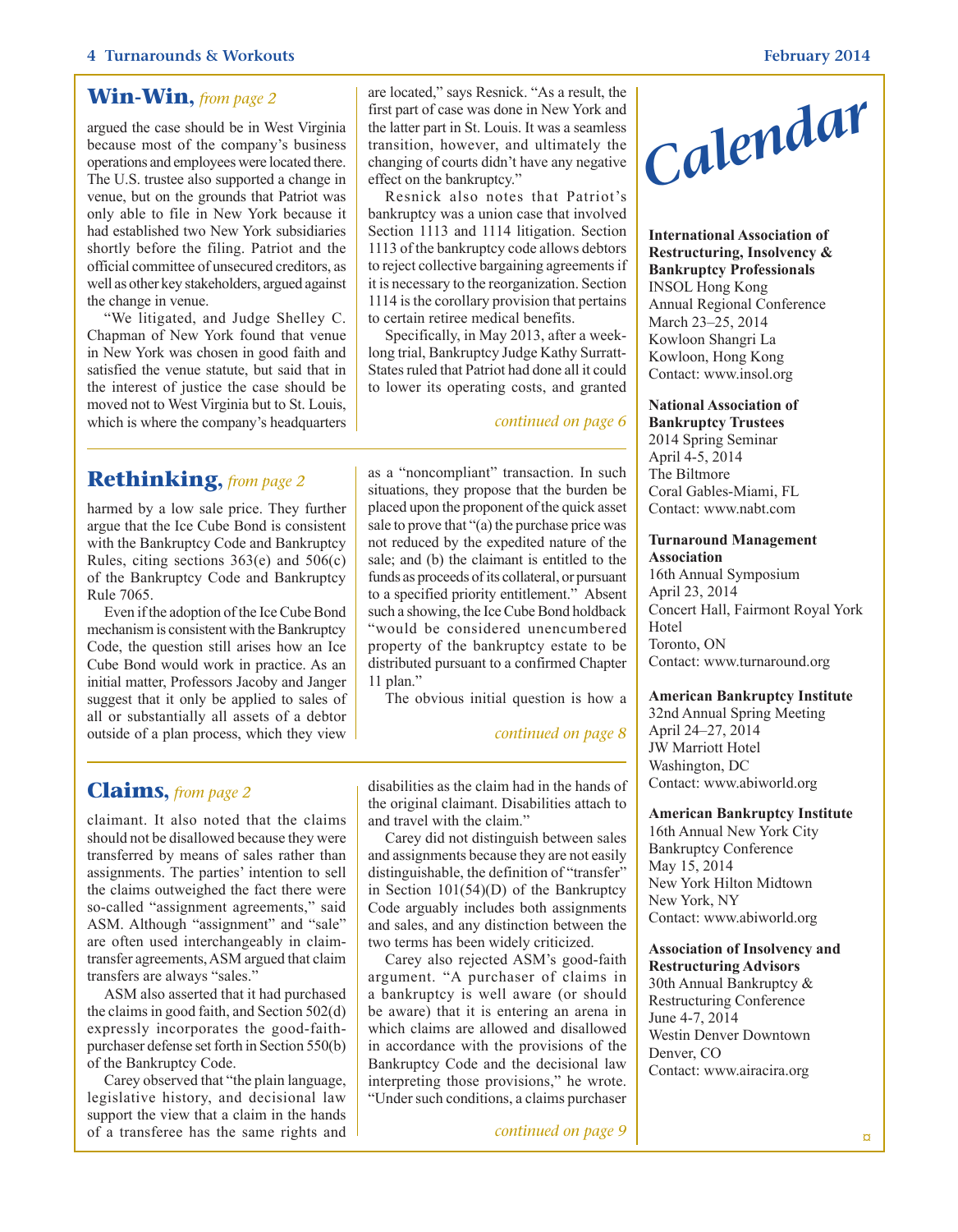# *Special Report*

### **Nation's Largest Industrial Auctioneers**

| Firm                                                                                                                              | <b>Key Professionals</b>                         | <b>Representative Clients/Industries</b>                                                                                                                                                                                                                                                                                                                                                                                                           |
|-----------------------------------------------------------------------------------------------------------------------------------|--------------------------------------------------|----------------------------------------------------------------------------------------------------------------------------------------------------------------------------------------------------------------------------------------------------------------------------------------------------------------------------------------------------------------------------------------------------------------------------------------------------|
| <b>Asset Sales Auctioneers</b><br>Indian Trail, NC<br>Tel. (888) 800-4442<br>www.asset-sales.com                                  | Gerald Mannion<br>Lance Mannion<br>Mike Stewart  | Central Roadways, Metrolina Steel, Rukes Machine & Optics, Apex Tool Group,<br>Dynasteel Corporation, FAC-ETTE Mfg., Davis Steel & Iron, Lentz Automotive, Five<br>Star Airport Alliance, Willyard Company, Southern Mechatronics, Paramount Tool &<br>Engineering, Even Temp, ACAS Landing Gear, NSA Industries, White Hall Machinery,<br>Goodyear Tire & Rubber Company, SWP Industries, Marener Industries.                                     |
| <b>Biditup Auctions and Appraisals</b><br>Studio City, CA<br>Tel. (818) 508-7034<br>www.biditup.com                               | <b>Steven Mattes</b>                             | Sabreliner Corporation, Livernois Vehicle Development, Hoku Materials, GMA<br>Protection Technologies, CSC Worldwide, The MRD Group, MetalTech Industries,<br>National Auto Radiator Manufacturing Co., Apex Block, LaFarge, L&M Manufacturing<br>Co., Ariens, Windsor Foods, Kroger, McGraw Hill, Circor Aerospace, Southern<br>Aluminum and Steel, One Source Recycling, Diamond Foods, RG Steel, Murray.                                        |
| <b>Branford Group</b><br>Branford, CT<br>Tel. (203) 488-7020<br>www.TheBranfordGroup.com                                          | William Gardner<br>James Gardner                 | Global auctioneers of manufacturing-related equipment specializing in the electronics,<br>circuit board, plastics, pharmaceutical, semiconductor, metalworking, printing, solar<br>and construction industries. Clients include: BASF, Celestica, Exelis, Starplast, Jabil,<br>PowerWave Technologies, Elcoteq, Skyline Solar, ACW Technology, Cannon Equipment<br>Company, PPC Electronic AG, Konarka Technologies, Invotronics, CST, Semi South. |
| <b>CA Global Partners</b><br>Woodland Hills, CA<br>Tel. (818) 340-3134<br>www.cagp.com                                            | Adam Alexander<br>Mark J. Weitz                  | Past machinery and equipment auctions include Innovative Sign & Display, LG Philips<br>Displays, Nissan Mexico, Caldwell Development, Skandik, Clive Christian Furniture,<br>Nu Vacuum Systems, S&J Construction, Mark's Asphalt & Paving, Renaissance<br>Restoration, Solar Syndicate, Eddie Bauer, Young's RV.                                                                                                                                   |
| <b>Heritage Global Partners</b><br>San Diego, CA<br>Tel. (877) 303-8040<br>www.hgpauction.com                                     | Kirk Dove                                        | The Egg, Pfizer, Sangart, Hoku Materials, Prime Plastics, Conair, SVTC, Tower<br>Defense/Aerospace, J.M. Smucker, SMA, Schreck-Mieves, Mylan, America's Cup,<br>Lafarge, Mitsubishi and Hynix, Oberdorfer, Ariens, Nanosolar, Petro River Oil Corp.,<br>Kroger, Alion, Thompson River Power, Amonix, Solaria, Power-Tec, SemiSouth, RG<br>Steel, Solyndra, Shuco, ThyssenKrupp, Murray, Alion, Aveos.                                              |
| <b>Hilco Industrial</b><br>Farmington Hills, MI<br>Tel. (248) 254-9999<br>www.hilcoind.com                                        | Robert Levy<br>Stephan Wolf                      | Otis Elevator Company, Cold Saw Precision, SA Industries 2, Sanyo, Panasonic,<br>Newtek Automotive, Areva Solar, Fraser Manufacturing, Valmont, ESAB, Cemcolift,<br>RaCon, Inc., ACM Wilcox, Kaydon Corporation, BAE Systems, Saturn Industries,<br>David Brown Gear Systems, Kodak, Ovshinsky Innovations, Armacel Armor,                                                                                                                         |
| <b>Hunyady Auction Company</b><br>Hatfield, PA<br>Tel. (800) 233-6898<br>www.hunyady.com/mhunyady.html                            | Michael J. Hunyady<br>Timothy D. Schwer          | Popple Construction, North Cambria Fuel Co., J.F. Travers, Inc., Shade Enterprises,<br>Mazzuca Enterprises, A&S Services Group, Mingo Creek Construction, Ben Daniels<br>Construction Equipment, H&G Contractors, Ligonier Construction Co. and Coal<br>Loaders, Inc., Lewandowski Equipment Co., Haas Environmental, Inc.                                                                                                                         |
| <b>Investment Recovery Services</b><br>Fort Worth, TX<br>Tel. (817) 222-9848<br>www.irsauction.com                                | Gregg Trenor<br>John Henry<br><b>Britton New</b> | IBM, United Rentals, FMC, Hertz Equipment Rental, Sprint, T-Mobile, Terex, Zurn,<br>Nation's Rent, General Dynamics, Sunbelt Rentals, Thomas Equipment, Rental Service<br>Corp., Hart & Cooley, Triumph Group.                                                                                                                                                                                                                                     |
| James G. Murphy Co.<br>Kenmore (Seattle), WA<br>Tel. (425) 486-1246<br>www.murphyauction.com                                      | Tim Murphy<br>Andy Taylor<br><b>Todd Meyers</b>  | Specializing in machine shops, forest products, construction, and transportation.<br>Clients include: U.S. Marshals Service, U.S. bankruptcy court trustees, major forest<br>product companies, financial institutions, utility companies, cities, and counties.                                                                                                                                                                                   |
| <b>Liquidity Services Marketplace</b><br>Scottsdale, AZ<br>Tel. (888) 832-7384<br>www.liquidityservicesinc.com<br>www.go-dove.com | Michael Livatino, Sr.<br>Duncan Ainscough        | Mondelez, Molex, DuPont, United Rentals, Roche, Reckitt Benckiser, Dow Chemical,<br>Renault, Intel, Bristol-Myers Squibb, AstraZeneca, LaFarge, GlaxoSmithKline.<br>Honeywell, Eaton, Alcoa, Procter & Gamble, Pepsi, Parker Hannifin, Hewlett-Packard,<br>Blackberry, Georgia-Pacific, NSG Group, Merck, Bechtel, Danone, Motorola,<br>Hallmark.                                                                                                  |
| <b>Maynards Industrial</b><br>Southfield, MI<br>Tel. (248) 569-9781<br>www.maynards.com                                           | Taso Sofikitis                                   | ST Ericeson, Sabreliner, Livernois, Hoku Materials, GMA Cover Corporation, CSC<br>Worldwide, The MRD Group, Continental Case Company, USIC Corporation, Metal<br>Tech Industries, Dryden Paper Mill, Hologic, NRG Pipelines, Weathergard Windows,<br>Tower Defense and Aerospace, Apex Block, American Rigging, Lafarge Midwest,<br>E-Biofuels, General Motors, Ariens, Powerwave Technologies, Nanosolar.                                         |
| <b>PPL Group</b><br>Northbrook, IL<br>Tel. (224) 927-5300<br>www.pplgroupllc.com                                                  | David Muslin<br>Joel Bersh                       | InSync Manufacturing, Daimler Buses North America, Milwaukee Boiler<br>International, Fenco Automotive, CareStream, NanoInk, Chicao Air Power, B&M<br>Aerial Equipment, BAE Systems, Kora Industries, One Source Recycling, Power-<br>Tec, Bendix Commercial Vehicle Systems, Racon, Duplicraft, RG Steel, Tru-Way.                                                                                                                                |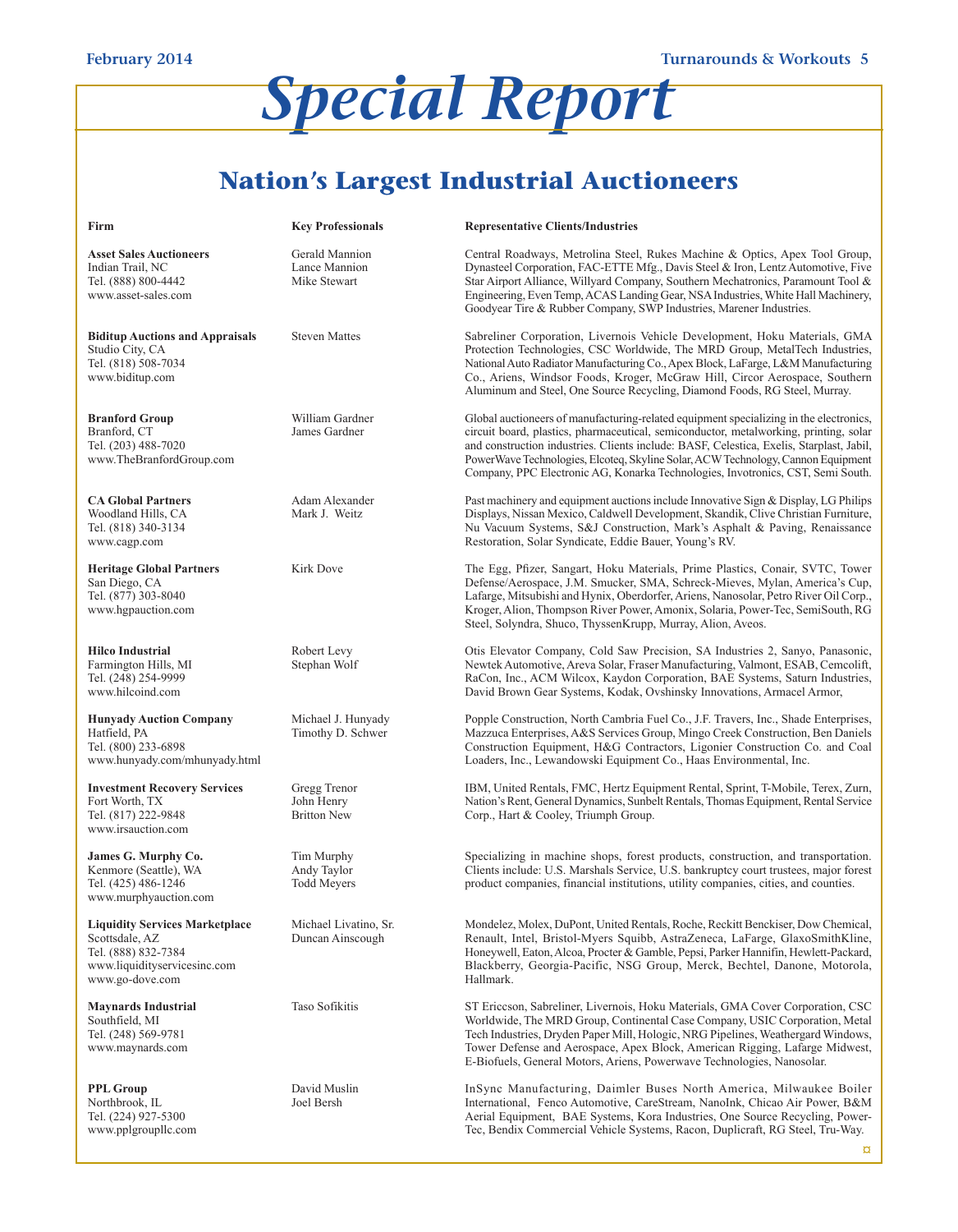

<span id="page-5-0"></span>**Being the Boss: The Importance of Leadership and Power Author: Abraham L. Gitlow Publisher: Beard Books Softcover: 226 pages List price: \$34.95**

Gitlow's book is an informative study of leadership and the exercise of power in business organizations. Leadership is a function of both position and the ability to lead. Power is the capacity to command and influence the behavior of others. A chief executive possesses power by virtue of status, but leadership involves the successful exercise of authority coupled with responsibility and accountability.

Gitlow's book grew from a series of meetings between highly successful active and retired executives and selected graduate students at New York University's Stern School of Business in the early 1990s. At these meetings, held over a period of years, the business leaders related their successes and shortcomings as managers of talent and capital. The successful leader has to manage both in unison. Talent without capital is mere show, with no progress or productivity. On the other hand, no matter how much of it, capital without talent cannot keep a business from decline. To best manage the interplay between talent and capital, Gitlow emphasizes the necessity of ethical principles, behavior, and decisions by management. These alone do not account for successful leadership, though. Also critical are personal characteristics of "courage, competence, health (physical energy), foresight, and ego." Gitlow discusses these in the context of the varied and, at times, unpredictable situations today's business leaders find themselves in; and with an eye on both the competitive realities and social obligations a leader must always be mindful of in providing leadership in any situation.

*Being the Boss* is not a presentation of simple rules or mottos; nor is it an expounding of a current management theory. The virtue of Gitlow's book is that it recognizes the multiple considerations and pressures leaders have to continually address. Along with this, the book gives guidance on how to assess these and sift through them to reach a satisfactory decision. In this, Gitlow never loses sight of the human component of business leadership. He gives guidance on how top business leaders can deal with complex situations and challenging questions in ways that satisfy the role of respectable leadership and the interests of employees, stakeholders, and the public.

The book also looks at the effects of leadership, both good and bad. A beneficial outcome is not seen as exclusively bringing in the highest profits by any means possible or in creating a compelling, though largely unsubstantiated, image. Gitlow regards "ethical CEOs and corporations as more successful than those that achieve greater financial gains through unethical and shady practices." First published in 1992, long before the ethical lapses demonstrated by Enron, WorldCom, and others, *Being the Boss* still has relevance to central issues in the contemporary business world. It remains must reading for current executives as well as for those with aspirations to become effective leaders in their organizations. **[¤](#page-0-0)**

*Abraham L. Gitlow is Dean Emeritus of the Stern School of Business at New York University. He is also the author of other books and journal articles.*

**This book may be ordered by calling 888-563-4573 or by visiting www.beardbooks.com.**

the company the right to reject its collective bargaining agreement with the UMWA and "adjust wages, benefits and work rules for union employees to a level consistent with the regional labor market." Ultimately, Patriot reached an agreement with the UMWA, entering into modified collective bargaining agreements, which included reducing wages at union mines so they conformed more closely to wages at non-union mines.

Surratt-States also ruled that Patriot could cease providing health care benefits to around 8,000 retirees and their dependents, and instead fund a trust called a Voluntary Employees' Benefits Association (VEBA) to be administered by the UMWA. That was important, says Resnick, because Patriot's largest cost driver – which in part led to the need for the restructuring – was legacy labor liabilities. Patriot thus entered into a separate agreement with the UMWA and Peabody Energy that called for Patriot and Peabody to fund the VEBA trust, which will pay for the health care benefits for thousands of retired miners. The arrangement is reportedly worth around \$400 million. In exchange for the cash contributions, the UMWA agreed to give up most of its equity stake in the reorganized Patriot, which had been a key part of an earlier retiree health care funding agreement between the union and the company. "Patriot removed well over \$1 billion in retiree health care obligations from its balance sheet, and retirees were able to continue to receive meaningful benefits for some time, which was a great outcome under the circumstances," says Resnick.

Finally, says Resnick, the case was notable for its rights offering and exit financing. Knighthead Capital Management LLC backstopped a rights offering by agreeing to purchase up to \$250 million of new notes and warrants. And, Barclays Bank PLC and Deutsche Bank AG arranged and syndicated exit financing worth up to \$576 million, which Patriot Coal said in court papers was "the last essential component for the debtors' plan and ultimate successful emergence." Specifically, Patriot's restructuring plan handed senior bondholders, who were owed \$250 million, 60 percent of Patriot's new common shares, and also allowed them to participate in the rights offering. The holders of \$200 million in convertible bond debt, as well as Patriot's general unsecured creditors, received 5 percent of the new common stock as well as the ability to participate in the rights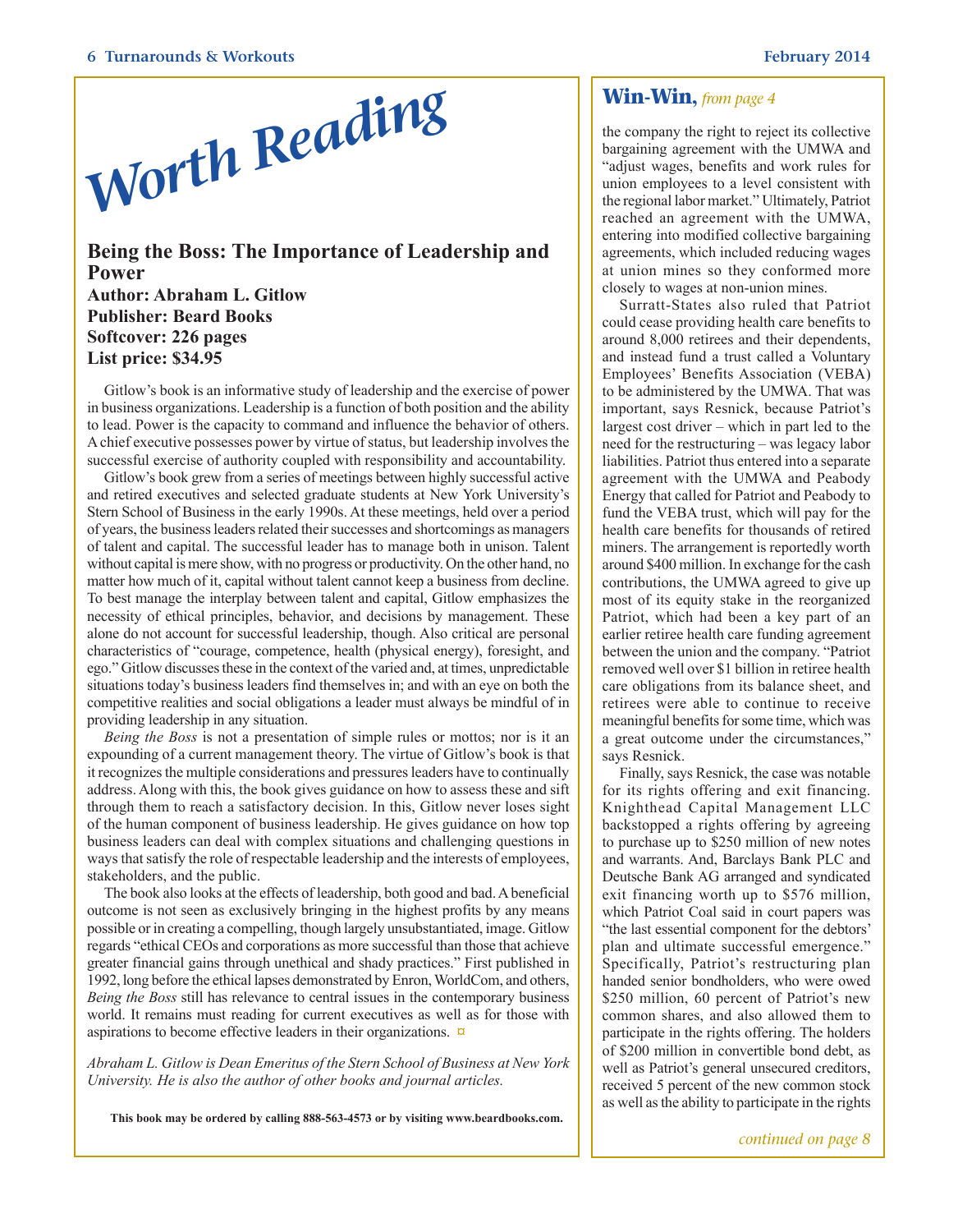# *Special Report*

## <span id="page-6-0"></span>**Major Financial Advisors – 2014**

| Firm                                                              | <b>Location/Contact</b>                      | <b>Notable Engagements</b>                                                                                                                                                                                                                                                                                                                                                                                |
|-------------------------------------------------------------------|----------------------------------------------|-----------------------------------------------------------------------------------------------------------------------------------------------------------------------------------------------------------------------------------------------------------------------------------------------------------------------------------------------------------------------------------------------------------|
| <b>AlixPartners</b>                                               | New York, NY<br>www.alixpartners.com         | Debtor: Pipeline Data, Pemco World Air Services, Patriot Coal<br>Creditors' Comm.: American Suzuki Motor Corporation                                                                                                                                                                                                                                                                                      |
| <b>Alvarez &amp; Marsal</b>                                       | New York, NY<br>www.alvarezandmarsal.<br>com | Debtor: Conexant Systems, Fresh & Easy, Sound Shore Stuart McLean, Education<br>Holdings, School Specialty, Christ Hospital, Arcapita Bank, Global Aviation Holdings<br>Creditors' Comm.: Orchard Supply, Reader's Digest, Exide Technologies                                                                                                                                                             |
| <b>BDO</b>                                                        | New York, NY<br>bdo.com                      | Debtor: Furniture Brands<br>Creditors' Comm.: Hampton Capital, Rodeo Creek Gold, Vivaro Corp.                                                                                                                                                                                                                                                                                                             |
| <b>Blackstone</b><br><b>Advisory Partners</b>                     | New York, NY<br>www.blackstone.com           | Debtor: Ambac Financial Group, Terrestar, W.R. Grace, Residential Capital<br>Creditors' Comm.: School Specialty, A123 Systems                                                                                                                                                                                                                                                                             |
| <b>CohnReznick</b>                                                | New York, NY<br>www.cohnreznick.com          | Debtor: Advanced Living Technologies, Eagle Recycling, Fairmont General Hospital,<br>Interfaith Medical Center, Soundview Elite, Anchor Bancorp Wisconsin<br>Creditors' Comm.: Allied Industries, Belle Foods, Omtron USA, Zacky Farms<br>Chapter 11 Trustee: Pitt Penn Holding Company                                                                                                                   |
| <b>Deloitte Financial</b><br><b>Advisory Services</b>             | New York, NY<br>www.deloitte.com             | Debtor: Virginia United Methodist Homes of Williamsburg<br>Creditors' Comm.: Coda Holdings, Landauer Healthcare Holdings, Sound Shore, Pemco<br>World Air Services                                                                                                                                                                                                                                        |
| <b>FTI Consulting</b>                                             | New York, NY<br>www fticonsulting.com        | Debtor: Orchard Supply, Reader's Digest, Ecotality Inc. EWGS Intermediary, Kit Digital,<br>Lafayette Yard Community Development Corp., Overseas Shipholding, THQ, Inc., Rural/<br>Metro Corp., Lifecare Holdings<br>Creditors' Comm.: Cengage Learning, Fresh & Easy, Edison Mission Energy, LCI<br>Holding, Personal Communications Devices, Prommis Holdings, Revstone Industries,<br>Hawker Beechcraft |
| <b>GlassRatner</b><br><b>Advisory</b> and<br><b>Capital Group</b> | Atlanta, GA<br>www.glassratner.com           | Debtor: El Centro<br>Creditors' Comm.: Endicott Interconnect, TLO LLC, Groeb Farms, IPC International                                                                                                                                                                                                                                                                                                     |
| <b>Houlihan Lokey</b>                                             | Los Angeles, CA<br>www.HL.com                | Debtor: Gatehouse Media, Groeb Farms, THQ Inc., MSR Resort Golf Course, Central<br>European Distribution Corporation, TPO Hess Holdings<br>Creditors' Comm.: Patriot Coal                                                                                                                                                                                                                                 |
| Jefferies &<br>Company                                            | New York, NY<br>www.jefferies.com            | Debtor: Omega Navigation Enterprises, K-V Pharmaceutical, OnCure Holdings, MSR<br><b>Resort Golf Course</b>                                                                                                                                                                                                                                                                                               |
| Lazard                                                            | New York, NY<br>www.lazard.com               | Debtor: Maxcom Telecommunicaciones, Cengage Learning                                                                                                                                                                                                                                                                                                                                                      |
| <b>Mesirow Financial</b><br><b>Consulting</b>                     | New York, NY<br>www mesirowfinancial.<br>com | Creditors' Comm.: AMF Bowling, Liberty Medical Supply, Southern Air Holdings, AMR<br>Corp.                                                                                                                                                                                                                                                                                                                |
| <b>Moelis &amp; Company</b>                                       | New York, NY<br>www moelis.com               | Debtor: AMF Bowling, Trinity Coal, Revel Entertainment, AMF Bowling                                                                                                                                                                                                                                                                                                                                       |
| Perella Weinberg<br><b>Partners</b>                               | New York, NY<br>www.pwpartners.com           | <i>Debtor:</i> Vertis Holdings, Hawker Beechcraft, School Specialty, Edison Mission Energy                                                                                                                                                                                                                                                                                                                |
| <b>PwC</b>                                                        | New York, NY<br>www.pwc.com                  | Debtor: Allied Systems, Big M, Metro Affiliates, National Envelope<br>Creditors' Comm.: EWGS Intermediary                                                                                                                                                                                                                                                                                                 |
| Rothschild                                                        | New York, NY<br>www.rothschild.com           | Debtor: Geokinetics, AMR Corporation, LCI Holding Company, LifeCare Holdings,<br>Allied Systems, Metro Affiliates<br>¤                                                                                                                                                                                                                                                                                    |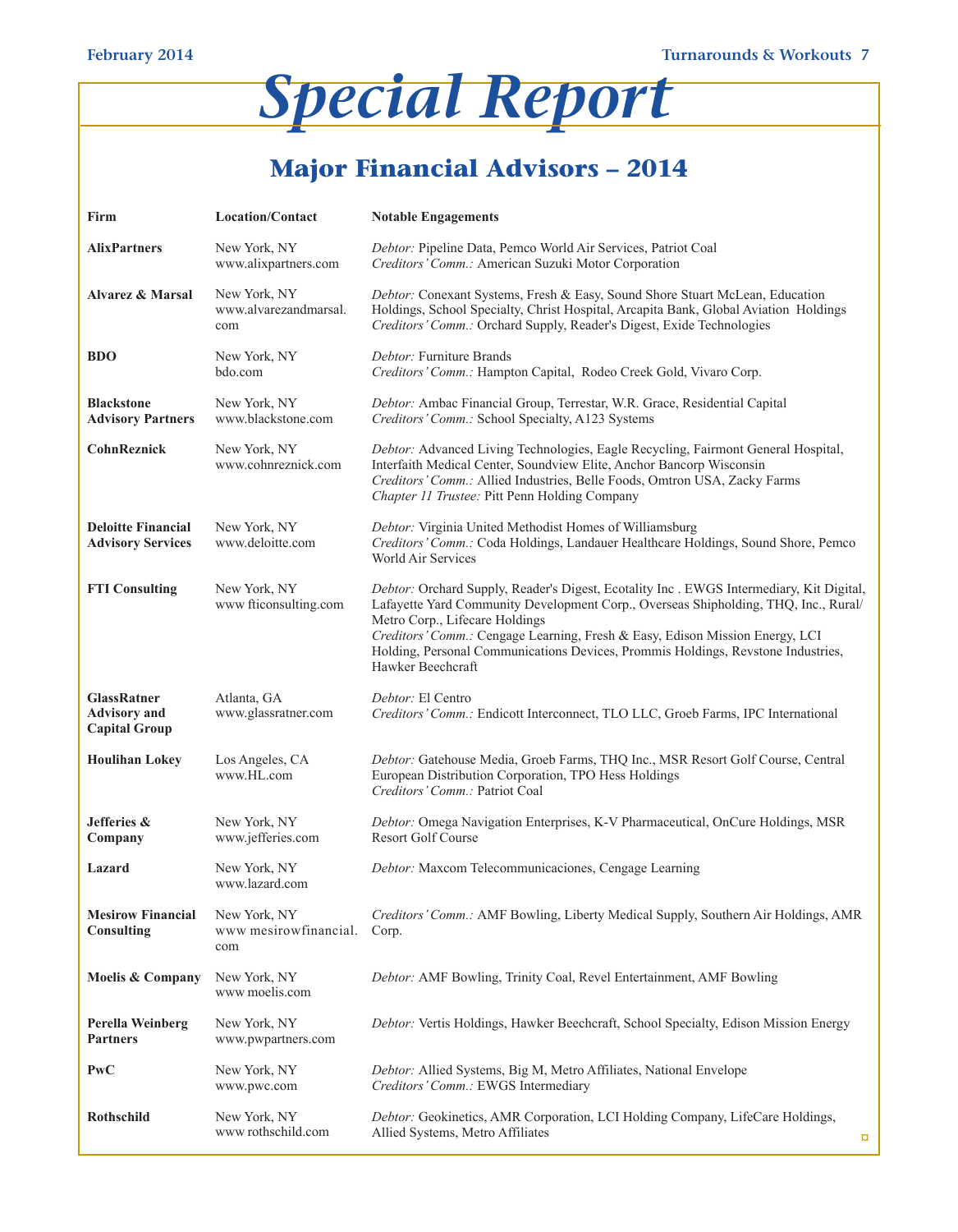#### **Win-Win,** *from page 6*

offering. The arrangement, says Resnick, also provided a meaningful way for the company's creditors to participate in the newly emerged Patriot Coal. "That was another win-win story," he says.

There were also a few environmental issues, which Resnick also says was a win-win. "We reached an environmental settlement with the Sierra Club and other non-governmental organizations that gave the company a reprieve from some environmental obligations but, by and large, obligated it to continue to perform its remediation efforts obligations going forward," he says.

Patriot emerged from bankruptcy on December 18, 2013, just ahead of its December 31 DIP financing expiration. "It was a race to emerge before the DIP matured, and we were able to do that," says Resnick.

"The ad hoc group of investors, led by Knighthead Capital, remained committed to the company's assets, management team, and employees – and backed this

**"As a result of the restructuring process, the company succeeded in deleveraging its balance sheet while preserving jobs for over 4,000 workers and ensuring that retirees continued to receive meaningful benefits."**

belief with a substantial investment in the company's future success," says Hessler, noting that the capital solution crafted by the ad hoc group of investors not only ensured Patriot's survival, but also paved the way for the formation of the VEBA trust. "With the right balance sheet in place, Patriot is well positioned for long-term growth, for the benefit of all of its constituents."

Mayer pays tribute to several major contributors, "First, the United Mineworkers made the sacrifices that were necessary for the company to survive," he says. "Second, Knighthead, the second largest senior noteholder, originally focused on the non-union subsidiaries, but then realized the whole company had to reorganize, so backstopped the exit financing. Knighthead saved this company. Third, Davis Polk did a great job as company counsel – they got a terrific litigation settlement from Peabody Energy Corporation that was critical to the plan."

Kramer Levin, says Mayer, gets credit for helping persuade Knighthead to fund a reorganization, and fighting any termination of Patriot's pension plan that would create a massive unsecured claim. "The pension plan and the union also didn't want termination, so we weren't the only ones, but we went early to the company and said, 'You can't terminate this because it will create almost \$1 billion in liabilities and kill the unsecured creditors' recovery," he says. **[¤](#page-0-0)**

#### <span id="page-7-0"></span>**Rethinking,** *from page 4*

court would set the amount of an Ice Cube Bond. The professors point to Federal Rule of Civil Procedure 65 for the principle guiding the determination of the amount of the holdback: "an amount that the court considers proper to pay the costs and damages sustained by any party found to have been wrongfully enjoined or restrained." Professor Janger also notes that courts are familiar with the reserve or holdback concept from, for example, setting disputed claims reserves.

The primary difference with the Ice Cube Bond proposal is that the reserve would be created prospectively, rather than in response to an already-identified dispute. "When doing a sale outside the plan – without full opportunity for investigation, bargaining, and other procedures that the plan process requires – there should be funds available to resolve

disputes that might arise in the future, as well as those already identified," says Janger. In their paper, the professors offer conceptual frameworks for calculation of an amount in any specific case, but also note that "precision is not essential" and "implementation of the Ice Cube Bond might benefit from a presumptive amount, such as ten percent of the purchase price."

While Professors Jacoby and Janger set forth this model of judicial determination, they acknowledge that it will not be required in most cases. "We predict that this often would be resolved through postsale negotiation rather than litigation," says Jacoby. Even where the parties reach a negotiated resolution, the professors assert that the Ice Cube Bond would be beneficial. They believe that pre-sale bargaining is based upon transactional leverage, where the potential buyer "is in the driver's seat" and can extract concessions for its allies "in the form of deviations from

**Professors Jacoby and Janger propose a "mandatory holdback of a portion of 363 sale proceeds to allow later resolution of disputes about value and priority," which they term an Ice Cube Bond.** 

the bankruptcy distributional scheme or price concessions." However, after that the sale bargaining is positional and "the conversation is about entitlement" rather than leverage. "At that point, the conversation unfolds in the shadow of a judicial determination of value and entitlement rather than a game of transactional chicken," they argue.

The professors believe that debtors' estates would derive other benefits from the adoption of their proposal as well. Requiring the sale proponent to demonstrate its entitlement to the Ice Cube Bond serves several important purposes. First, "the Ice Cube Bond redresses an imbalance in bargaining power created by the hurry-up sale," says Janger. "It reinstates the balance that would have existed had the sale been conducted under a plan." In addition, it eases the burden on the creditors' committee early in the case. "The Ice Cube Bond ensures that the creditors will have time to reflect on and investigate security and priority issues without preventing the quick sale where one is necessary," notes Jacoby.

The Ice Cube Bond would also assist the debtor when negotiating the terms of an early asset sale or debtor-in-possession